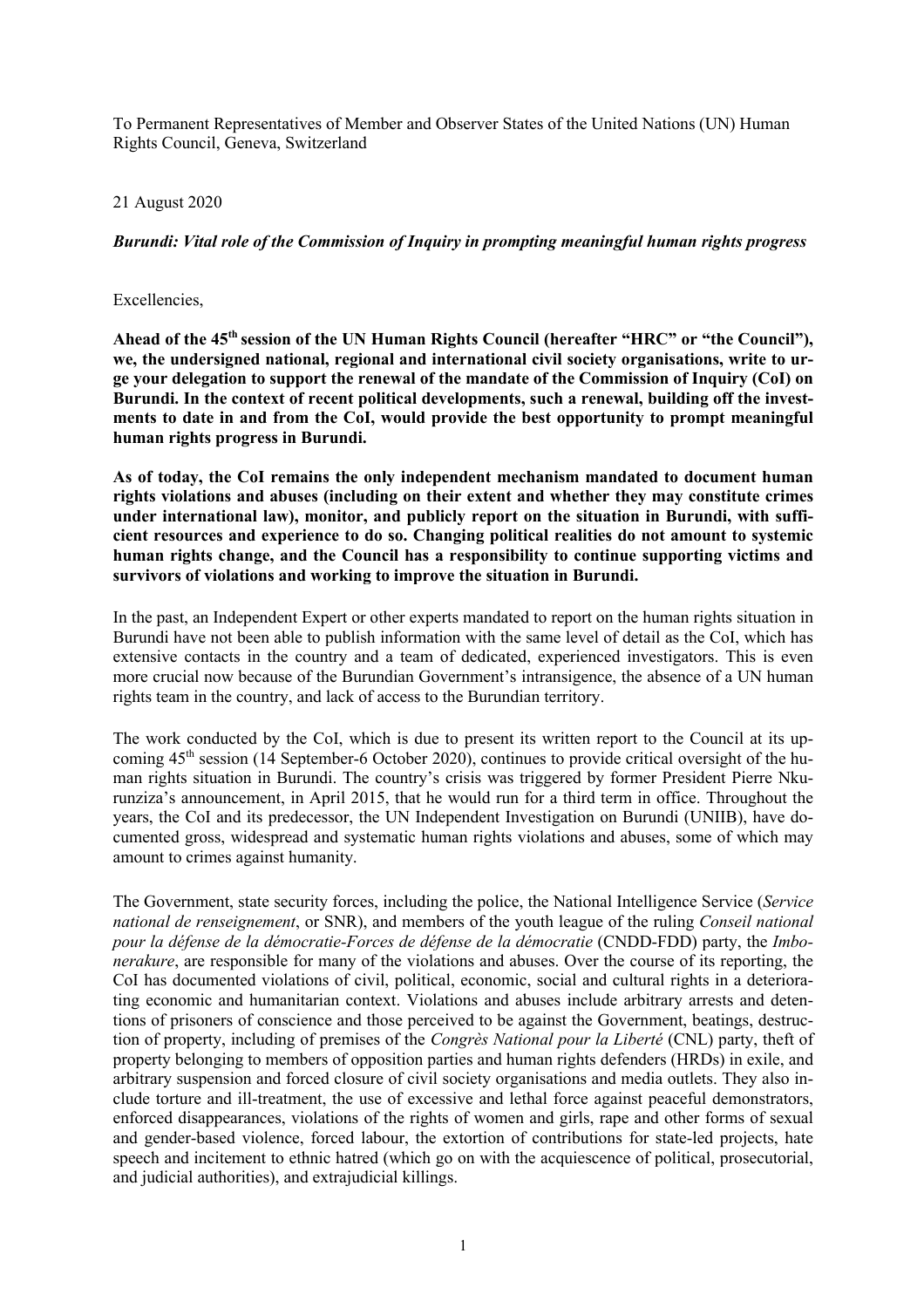Such violations and abuses have continued to take place in a context of near-complete impunity; to date, no high-level officials have been held accountable. Several hundred prisoners who have served their term or whose release has been ordered continue to be arbitrarily detained. This situation is ongoing despite opinions rendered by the UN Working Group on arbitrary detention (WGAD), which examined some of these prisoners' cases. Victims and survivors of sexual violence have been denied access to a specialised framework for medical and psychological treatment and full rehabilitation. Additionally, in recent months, there has been an increase in ethnic hate speech, including by individuals close to the Government, with a view to de-humanising parts of the population (i.e., the Tutsi).<sup>1</sup>

Members and supporters of opposition political parties, in particular the CNL, as well as independent voices, including civil society members, HRDs, members of non-governmental organisations (NGOs), and journalists, have been targeted. Since April 2015, the civic and democratic space has continued to shrink. At the time of writing, despite calls on the new President, Évariste Ndayishimiye, to demonstrate his openness to reconciliation by releasing all detained  $HRDs<sub>z</sub><sup>2</sup>$  Germain Rukuki,<sup>3</sup> Nestor Nibitanga, and Iwacu reporters Egide Harerimana, Christine Kamikazi, Terence Mpozenzi and Agnès Ndirubusa, remain in detention.

The Burundian Government ceased its cooperation with the Council's mechanisms, including in 2016 by declaring members of the UNIIB *personæ non gratæ* and in February 2019 by forcing the Office of the UN High Commissioner for Human Rights (OHCHR) to leave the country. Despite being a member of the Council (2016-2018), Burundi refused to implement Council resolutions, including HRC resolution 36/2, which was adopted at Burundi's request and with the sponsorship of the African Group.<sup>4</sup> Burundian officials have also repeatedly insulted and threatened members of the CoI and carried out reprisals against exiled HRDs, including lawyers and activists who sought to engage with the UN human rights system.<sup>5</sup> The Government has extended sub-standard cooperation to regional mechanisms. African Union (AU) observers, who have not been fully deployed, continue to face a number of limitations to their work. Unlike the CoI, their findings are not made public. Burundi has disregarded resolutions adopted by the African Commission on Human and Peoples' Rights (ACHPR), including Resolution 412 (LXIII) 2018, which urged the Government to "[c]onduct prompt independent, impartial and effective investigations" into human rights violations and "[c]ooperate with all international community stakeholders, including the African Union, the United Nations and the East African Community, in the search for a peaceful and human rights responsive solution to the crisis."6

<sup>1</sup> Commission of Inquiry on Burundi, "Oral briefing by the Commission of Inquiry on Burundi," 9 March 2020,

https://www.ohchr.org/EN/HRBodies/HRC/Pages/NewsDetail.aspx?NewsID=25694&LangID=E. See also Commission of Inquiry on Burundi, "Oral briefing of the Commission of Inquiry on Burundi," 14 July 2020,

https://www.ohchr.org/EN/HRBodies/HRC/Pages/NewsDetail.aspx?NewsID=26087&LangID=E (both accessed on 10 August 2020).

<sup>2</sup> Protection International *et al.*, "Burundi: a decisive moment for the future of human rights defenders," 17 June 2020, https://www.protectioninternational.org/en/news/statement-decisive-moment-future-human-rights-defenders-burundi (accessed on 17 July 2020).<br><sup>3</sup> On 30 July 2020, it was reported that in a 30 June 2020 ruling, Burundi's Supreme Court rendered invalid the July 2019

Appeal Court decision to uphold Germain Rukuki's conviction and 32-year prison sentence and sent the appeal case back to be heard again by the Ntahangwa Appeal Court, with a newly composed bench (see FIACAT, "Cassation du jugement en appel condamnant Germain Rukuki," 30 July 2020, http://fiacat.org/presse/communiques-de-presse/2909-communiquecassation-du-jugement-en-appel-condamnant-germain-rukuki (accessed on 31 July 2020)).

<sup>4</sup> Regarding Burundi's violations of its Council membership obligations, see DefendDefenders, "Headlong Rush: Burundi's behaviour as a member of the UN Human Rights Council," 25 July 2018, https://defenddefenders.org/headlong-rushburundis-behaviour-as-a-member-of-the-un-human-rights-council/ (accessed on 17 July 2020). 5 *Ibid.* See also the UN Secretary-General's reports on "Cooperation with the United Nations, its representatives and

mechanisms in the field of human rights" presented to the Council by the Assistant Secretary-General for human rights on a yearly basis: https://www.ohchr.org/EN/Issues/Reprisals/Pages/Reporting.aspx (accessed on 17 July 2020).

Burundi - ACHPR/Res. 412 (LXIII) 2018," 13 November 2018, available at: https://www.achpr.org/sessions/resolutions?id=420 (accessed on 17 July 2020).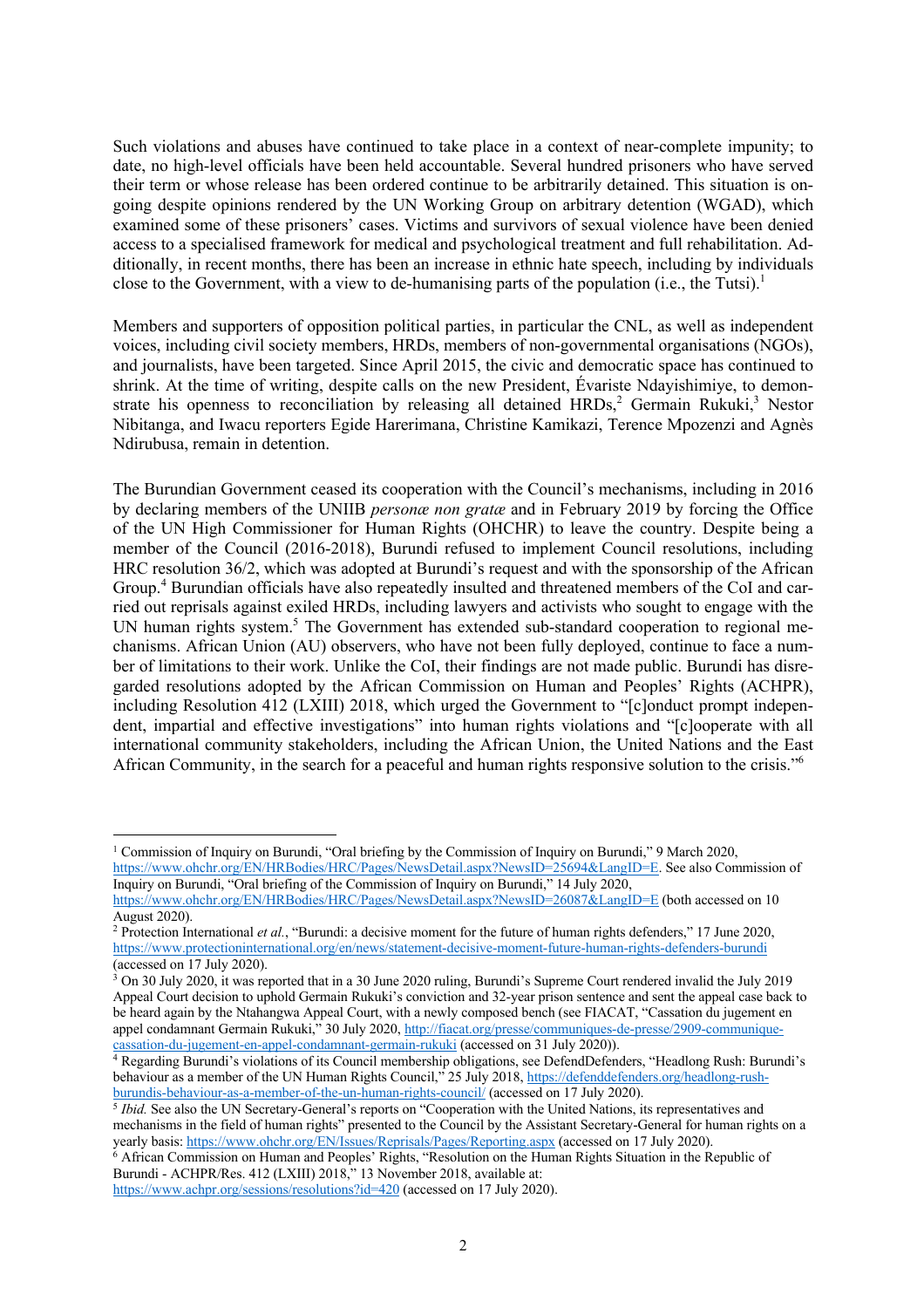Relying on independent, thorough and professional documentation methodologies, without access to country's territory, the CoI has continued to expose violations. In 2019, in accordance with principles of early warning and prevention and using the Framework of Analysis for Atrocity Crimes developed by the UN's Office on Genocide Prevention and the Responsibility to Protect, the CoI identified risk factors and indicators of violations.<sup>7</sup> While some of the factors the Commission identified are related to specific circumstances, such as elections, a number of other factors are structural. This means that, beyond the appointment of new officials, systemic changes and meaningful reforms are necessary<sup>8</sup> to bring about sustainable improvements in the situation and deliver effective guarantees for the rights of Burundian citizens.

Burundi is in a period of potential transition, following the 20 May 2020 presidential, legislative and local elections resulting in the election of a new President, Évariste Ndayishimiye and after the passing of former President Nkurunziza. At this moment and in this context, there are signs of promise as well as of significant concern.

Despite promising remarks by President Ndayishimiye during his inauguration, as well as the authorities' new, more transparent approach to tackling the COVID-19 pandemic, observers also raised concerns, notably over the fact that several newly appointed members of the Ndayishimiye administration are subject to international individual sanctions for their alleged responsibility in human rights violations. Nonetheless, the political transition represents an opportunity to open a new chapter for the Burundian people and for Burundi's relationship with the UN human rights system.

Although the May 2020 elections and their immediate aftermath were not characterised by mass violence, concerns and warning signs remain. Widespread intimidation and patterns of violations against opposition members and supporters, as well as the arrest of hundreds of CNL supporters, have contributed to an ongoing climate of fear. As the CoI reported in its 14 July update to the Council,<sup>9</sup> "[h]uman rights violations continue to date and it would be premature to make any pronouncements on the possible evolution of the situation under the new government."

In its 14 July address, the CoI identified some "priority areas for action against which the new authorities can objectively attest their desire for change and normalisation on the long term […]." These areas for action include:

- The **fight against poverty and economic instability** (risk factor no. 1).
- The **fight against the** *de facto* **impunity enjoyed by the main perpetrators of violations** (risk factor no. 2) and the **reform of the judicial system** (risk factor no. 3). In our view,<sup>10</sup> this would include:
	- The removal of officials who have been credibly implicated in serious human rights violations and possible atrocity crimes while thorough and impartial investigations are conducted. Where there is sufficient admissible evidence, those suspected of criminal responsibility should be prosecuted in fair trials, irrespective of their rank, status, or political affiliation. Victims and survivors and their families should be able to access justice, truth and reparation;
	- Comprehensive reforms of police and security forces, including bringing human rights violations committed by the National Defence Force, law enforcement bodies, the SNR and the *Imbonerakure* to an end, and ensuring that the ruling party's youth league is dis-

<sup>7</sup> Human Rights Council, "Report of the Commission of Inquiry on Burundi," UN Doc. A/HRC/42/49, 6 August 2019, available at: https://www.ohchr.org/EN/HRBodies/HRC/CoIBurundi/Pages/CoIBurundiReportHRC42.aspx (accessed on 17 July 2020).

<sup>&</sup>lt;sup>8</sup> See examples of indicators below.<br><sup>9</sup> See footnote 1 above.<br><sup>10</sup> See also Human Rights Watch, "Letter to President Ndayishimiye: Protecting Human Rights in Burundi," 13 July 2020, https://www.hrw.org/news/2020/07/15/letter-president-ndayishimiye-protecting-human-rights-burundi (accessed on 31 July 2020).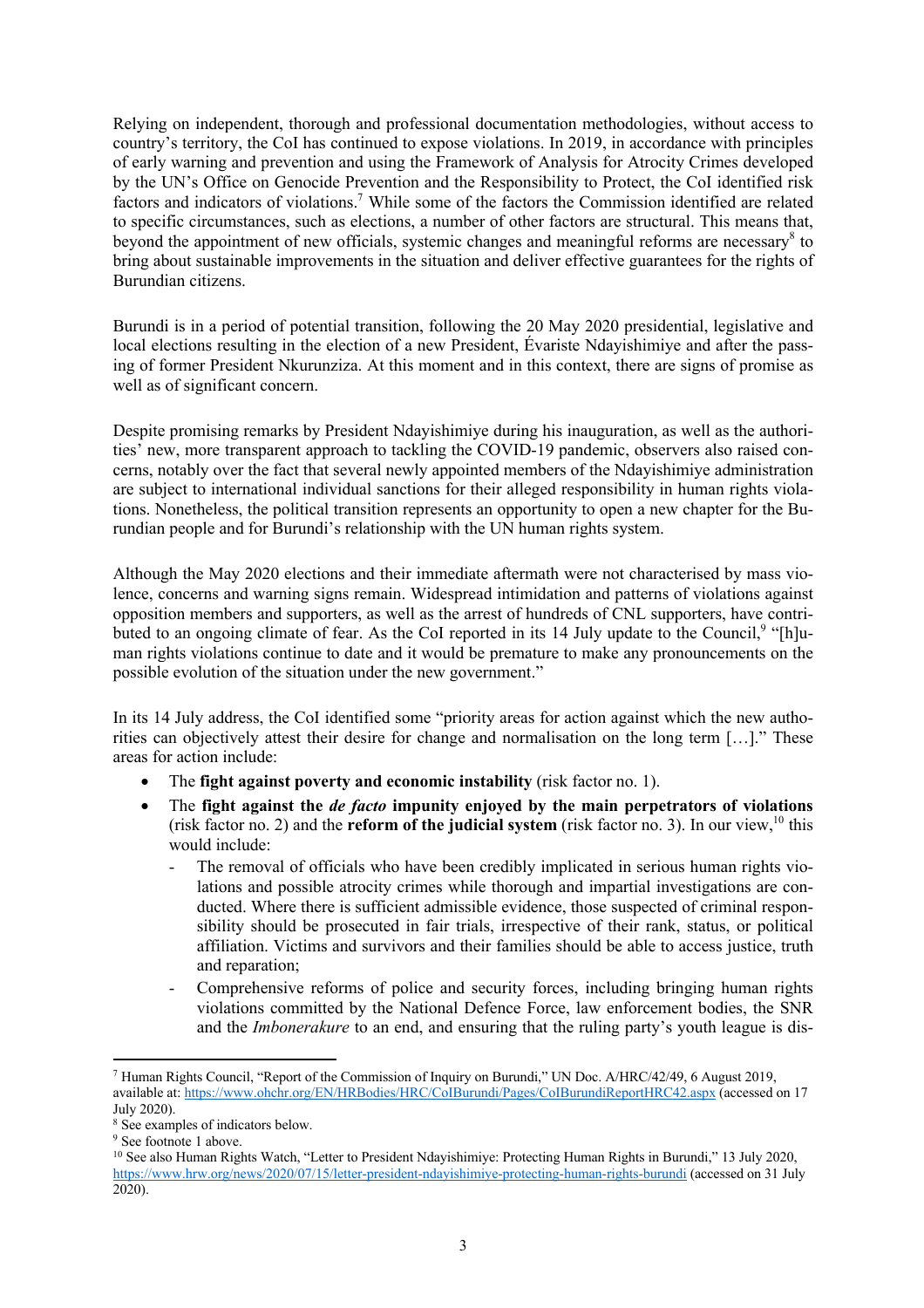armed and not used for any official state security or other duties. Military, security and law enforcement forces should undergo a thorough vetting process, with regional or international assistance, to remove individuals who have taken part in human rights violations.

- The **re-opening of the democratic space** (risk factor no. 4). In our view, this would include:
	- Establishment and maintenance of a safe and enabling environment for HRDs, members of civil society, journalists, and opposition members and supporters. A safe and enabling civic space includes releasing all prisoners of conscience, including detained HRDs and journalists; an end to political interference in the judicial system; full protection of freedom of expression, peaceful assembly and association, and the reinstatement of and full respect for the rights of arbitrarily banned civil society organisations and media outlets;
	- Measurable progress should also be recorded to allow for the safe, voluntary and dignified return of more than 300,000 refugees, including political refugees who were forced to flee the country to avoid harassment.
- The **cooperation with the Commission of Inquiry**. More generally, we urge:
	- Full cooperation with international and African human rights bodies and mechanisms, including cooperation with the CoI (which means granting it access the country), resumed cooperation with OHCHR, and finalisation of a memorandum of understanding with the AU's human rights observer mission. Regional and international NGOs should also be able to access the country and operate without interference. Burundi should promptly reaccede to the Rome Statute of the International Criminal Court (ICC) and cooperate fully with the Court.

**We would welcome meaningful and concrete improvements in the human rights situation in Burundi, and we believe that the best chance to achieve such meaningful change is through the renewal of the mandate of the Commission of Inquiry, as well as the Burundian authorities reinitiating dialogue with the CoI, OHCHR, and other UN and AU human rights bodies and mechanisms. Through such engagement, the Burundian authorities could help chart a clear and unwavering path from the current context of grave violations and widespread impunity by making measurable progress on key indicators such as those referenced above.** 

**At its 45th session, the Council should avoid sending the Government of Burundi signals that would disincentivise domestic human rights reforms, such as terminating the CoI's mandate in the absence of measurable progress. It should avoid a scenario where re-establishing the CoI's mandate would be necessary after a premature discontinuation, because of a renewed escalation of human rights violations and abuses. The Council should rather ensure continued investigations, monitoring, public reporting, and public debates on Burundi's human rights situation.** 

We thank you for your attention to these pressing issues and stand ready to provide your delegation with further information as required.

Sincerely,

- 1. Action des Chrétiens pour l'Abolition de la Torture Burundi (ACAT-Burundi)
- 2. African Centre for Democracy and Human Rights Studies (ACDHRS)
- 3. African Centre for Justice and Peace Studies (ACJPS)
- 4. AfricanDefenders (Pan-African Human Rights Defenders Network)
- 5. Amnesty International
- 6. ARTICLE 19
- 7. Association Burundaise pour la Protection des Droits Humains et des Personnes Détenues (APRODH)
- 8. Association des Journalistes Burundais en Exil (AJBE)
- 9. The Burundi Human Rights Initiative (BHRI)
- 10. Cairo Institute for Human Rights Studies (CIHRS)